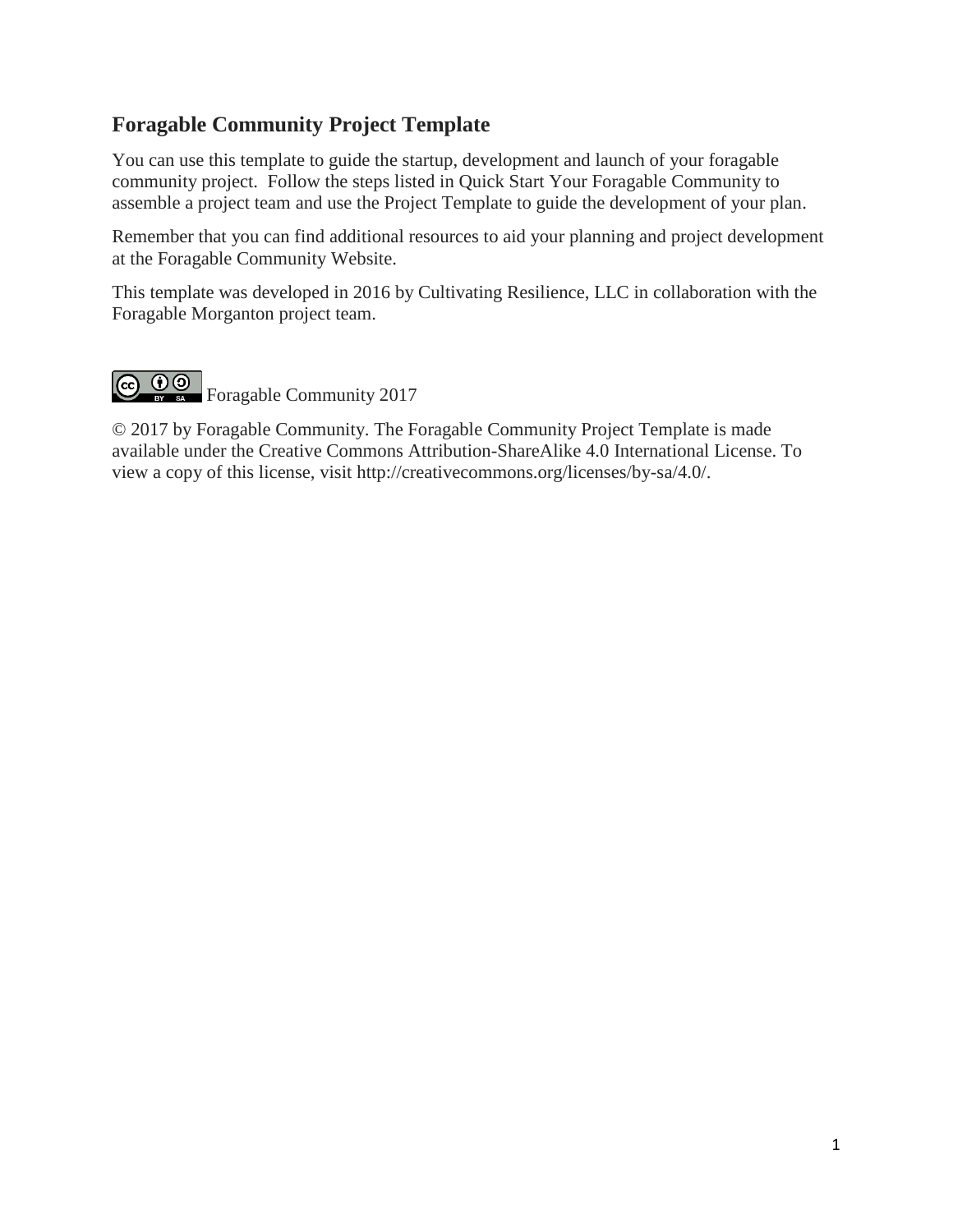# **Quick Start Your Foragable Community**

**Step 1: Assemble a project team.** Reach out to food businesses and others in your community with an interest in local foods, foraging, farming and gardening to assemble a small project team. This team should include representatives of at least two local food businesses actively sourcing product ingrediants from within the region who are willing to take on leadership of the project. Recruit other project team member who can contribute the knowledge and skills needed to create a local curriculum, develop a teaching plan, coordinate event planning, and lead educational events. Members of the project team should include people with the time, skills, and experience to: a) facilitate project team efforts and keep the project moving forward; 2) develop a curriculum and teaching materials; 3) coordinate and staff foragable community events; 4) develop financial and community support for the project; and 5) lead publicity and community outreach efforts.

**Step 2: Develop a project picture.** Convene an initial meeting of the project team to discuss vision, mission and goals for your Foragable Community. Task a project team member to take notes that capture the major points of the discussion. You can use the vision, mission and goals listed below as a starting point for your discussion and tailor them to fit your community. Be sure to allow each project member to share their thoughts about the mission and goals of the project and how they hope the project will contribute to the well-being of their families, businesses, organizations and the community as a whole. Once you have a discussed vision, mission and goals, discuss some educational activities - perhaps a lecture, a workshop, a tasting or some other kind of events lead by project team member. Task at least two members of the project team to develop a draft project plan that includes a draft vision, mission, and goals, some educational activities and events, and a timeline for the project.

**Step 3: Develop a project plan.** Convene a meeting of the project team to discuss and finalize the plan and assess resources needed to complete the plan. Task project team members with specific responsibilities to implement the plan.

**Step 4: Develop a curriculum.** Task a member of the project team to create a foragable community curriculum by developing learning outcomes and background information that supports the vision, mission and goals of the project. You can use the project template to guide curriculum development. This step may be time intensive, depending on how easy it is for you to find foodways resources for your region, and requires some specific research, writing and curriculum development skills. Foragable Communities can provide some support for this step, ranging from limited coaching on specific challenges to developing the curriculum for your project team.

**Step 5: Develop an educational plan.** Convene a meeting of the project team to discuss and finalize the curriculum and discuss how to achieve the learning outcomes. Plan a series of educational events that incorporate the learning outcomes. These events can take many forms, depending on the desired learning outcomes: lectures, tours, discussion groups, tastings, cooking classes, workshops, or work parties. Task project team members with specific responsibilities to implement the plan. This step requires some specific teaching skills such as curriculum-based lesson development oriented to learning outcomes, developing teaching materials, and leading the educational activity. At this point, the project team may want to recruit experienced adult educators to contribute to developing and delivering the educational plan. Foragable Communities can provide some support for this step, ranging from limited coaching on specific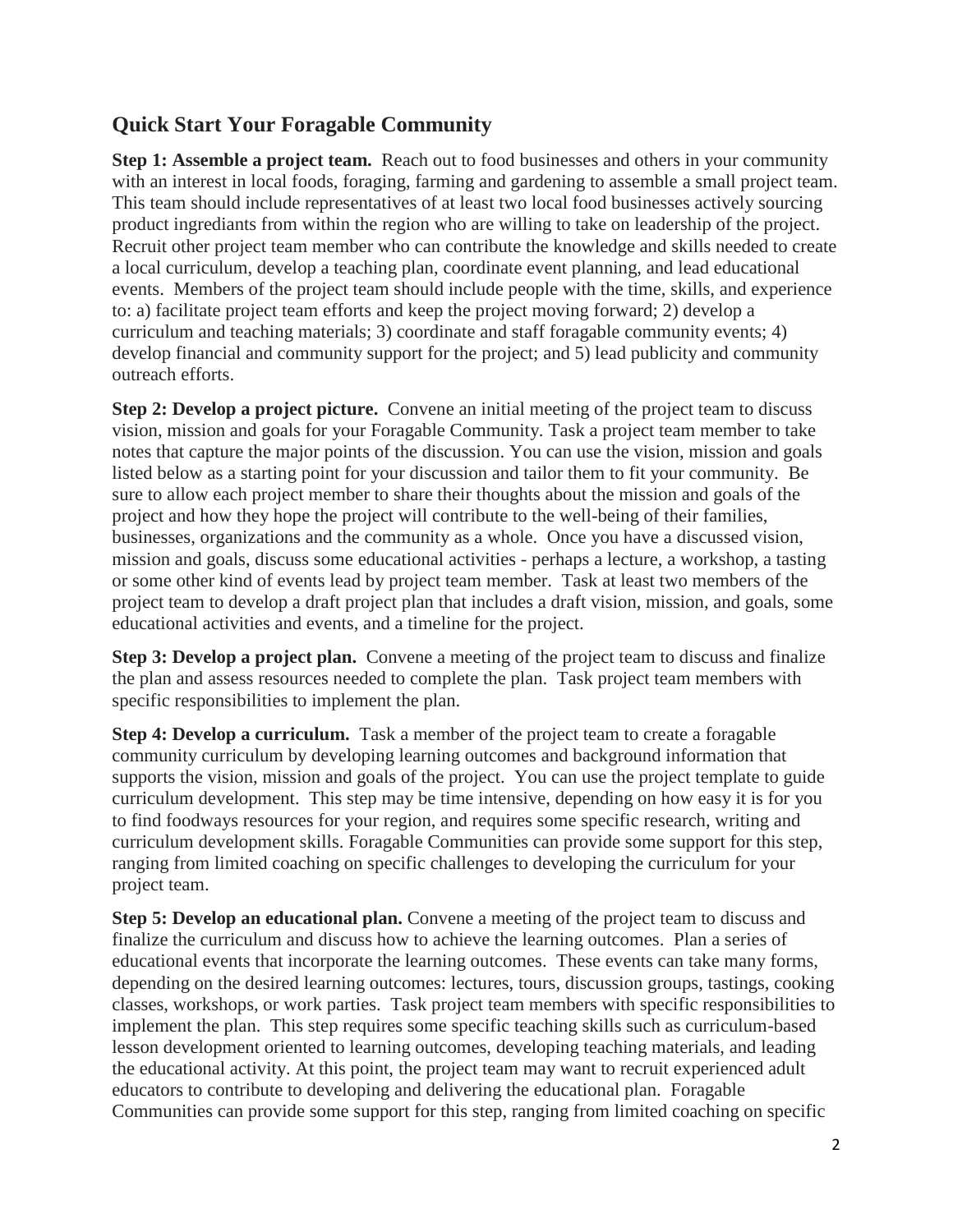challenges to developing educational materials for your project team and identifying local individuals who can effectively lead educational events.

**Step 6: Celebrate successes, examine challenges and plan for future**. Convene a meeting of the project team and other interested community members to reflect on the challenges and celebrate the successes of your foragable community launch and discuss lessons learned. If there is interest in continuing the foragable community, make a plan for additional work going forward that includes developing a continuing project team and inviting new partners into the foragable community. Include in this plan the opportunity for annual review and revision of vision, mission, and goals, learning outcomes and events plans.

The Project Template begins on the following page.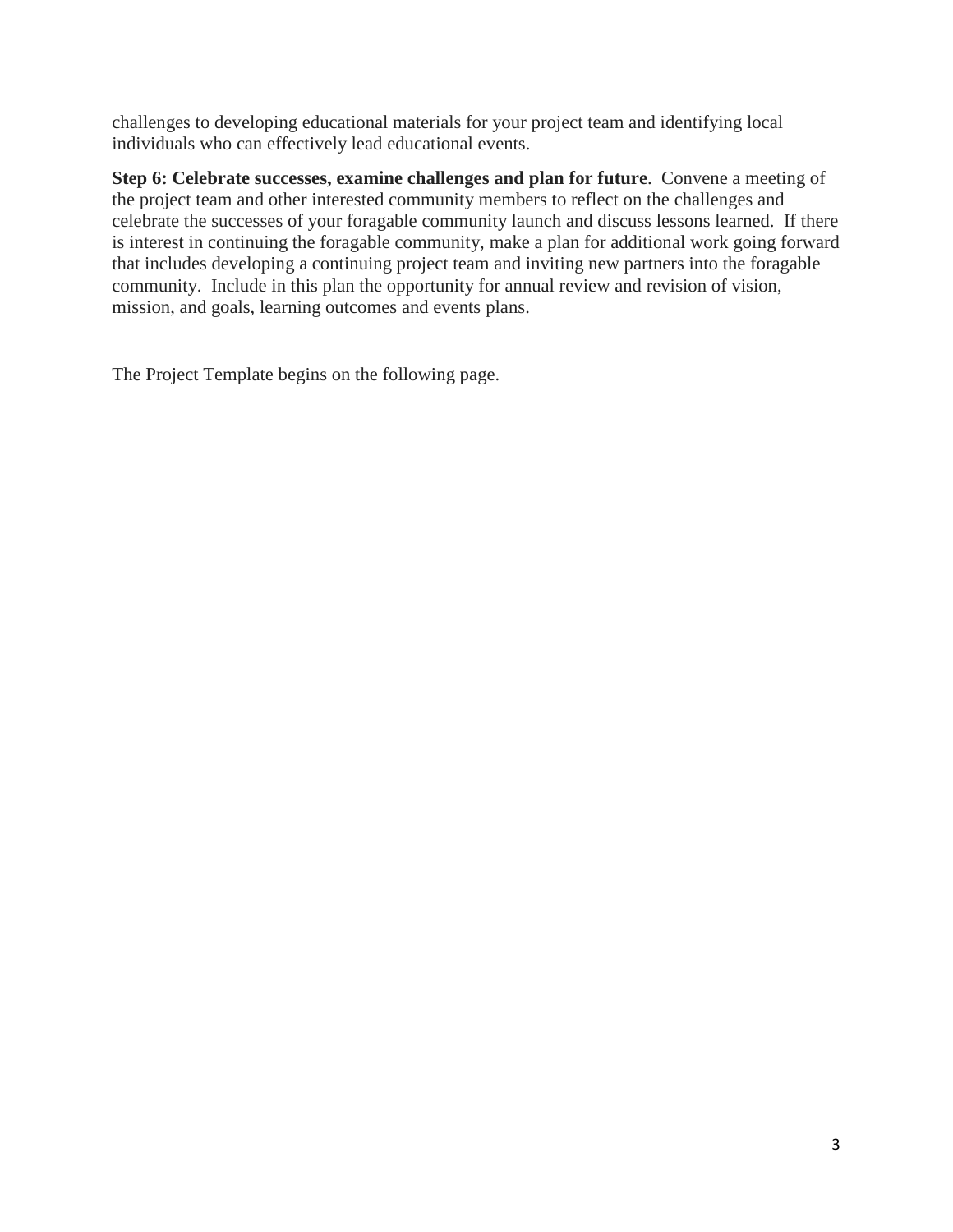# **Foragable Community Project Template**

You can use this template to guide the development of a foragable community in your region by using the vision, mission, goals and learning outcomes as a starting point for project team discussion. You can also use this template to guide the research needed to develop background information to support the learning outcomes. You will notice the background information on Learning Outcomes 2 and 3 is included in this template because those learning outcomes are not place-based. Remember that you can also review Foragable Morganton's plan and educational materials on the Foragable Community website as an additional example of an initial project plan.

### **Vision, Mission and Goals**

Vison: Community residents enjoy a high quality of life in a region that cultivates biological and cultural diversity, is self-reliant and holds a wealth of community assets. Our region and our city are recognized as a model of community sustainability and resilience.

Mission: Foragable (your city or region name) is a project of local businesses working together to increase the public's active participation in (your region) foodways in order to enhance the sustainability and resilience of the (your region).

Goals:

- 1. Raise public awareness of the community resilience benefits of diversity, self-reliance, and a balanced portfolio of assets.
- 2. Raise public awareness and appreciation for (your) region foodways as an expression of the ecology and natural history of the (your) region.
- 3. Facilitate business-led collaborations between businesses, organizations, government, and individuals to promote the knowledge and use of local and regionally-sourced wild and cultivated foods.
- 4. Increase the number of businesses, organizations and individuals who cultivate, gather, prepare, preserve and consume local and regionally-sourced foods.
- 5. Increase the amount of land in the (your) region that is used for the sustainable foraging and cultivation of food.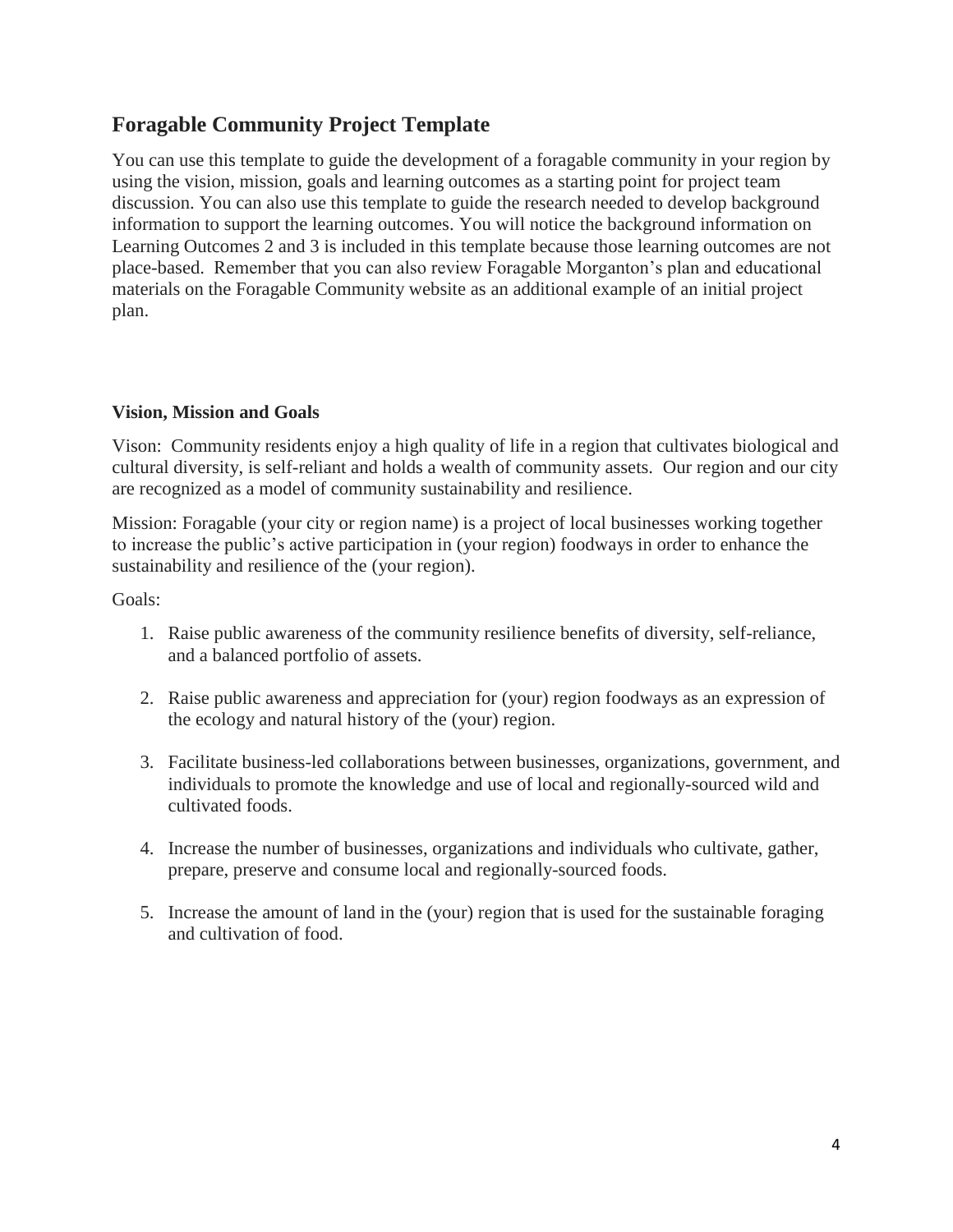## **Learning Outcomes**

Upon successful completion of the Foragable (your city) training, participants will be able to:

- 1. Explain the vision, mission and goals of the Foragable (your city) project and describe how each project partner is working to meet those goals.
- 2. Explain the concept of foraging as used by Foragable Communities.
- 3. Define resilience and describe how community well-being is sustained over time by diversity, self-reliance, and the accumulation of a balanced portfolio of assets.
- 4. Describe the ecosystem type within which (your city) is located and some of the plants and animals characteristic of this ecosystem.
- 5. Explain the major cultural influences on the foodways of (your city) since humans first arrived in the region that would become Burke County.
- 6. Describe the natural history, traditional and modern uses, and the sustainable production/foraging of the following plants: (your list of plants).
- 7. Locate credible information about the natural history, traditional and modern uses, and sustainable production/foraging of cultivated and wild foods used by people over the time that humans have inhabited (your) region.

# **Background Information Organized by Learning Outcome**

#### *Learning Outcome 1: Explain the Vision, Mission and Goals of Foragable (your city).*

# *Learning Outcome 2: Explain the concept of foraging as used by Foragable Community.*

The Oxford dictionary defines foraging as a verb that means "to search widely for food or provisions." Popular use of the word today generally adds an additional distinction – foraging means to search for edible plants and animals inhabiting wild, uncultivated landscapes. This narrow definition of foraging stems from the common misconception that early humans survived by only hunting and gathering wild foods. Like most other animals, this line of reasoning goes, humans were a foraging species until agriculture was "invented" about five thousand years ago.

Recent anthropological and archeological research tells a different story. It turns out that early humans evolved variety of strategies for assuring a stable supply of food, medicine and useful materials. Hunting and gathering wild foods were important, but there is strong evidence that early humans also careful managed the natural environments that they inhabited to enhance production of the foods that they favored by using practices such as plant selection, burning, weeding, tilling and mulching. As agriculture evolved – slowly and at different times – nearly all human cultures continued to depend on a mix of foraging and farming, with farmed foods eventually dominating the food supply of most cultures.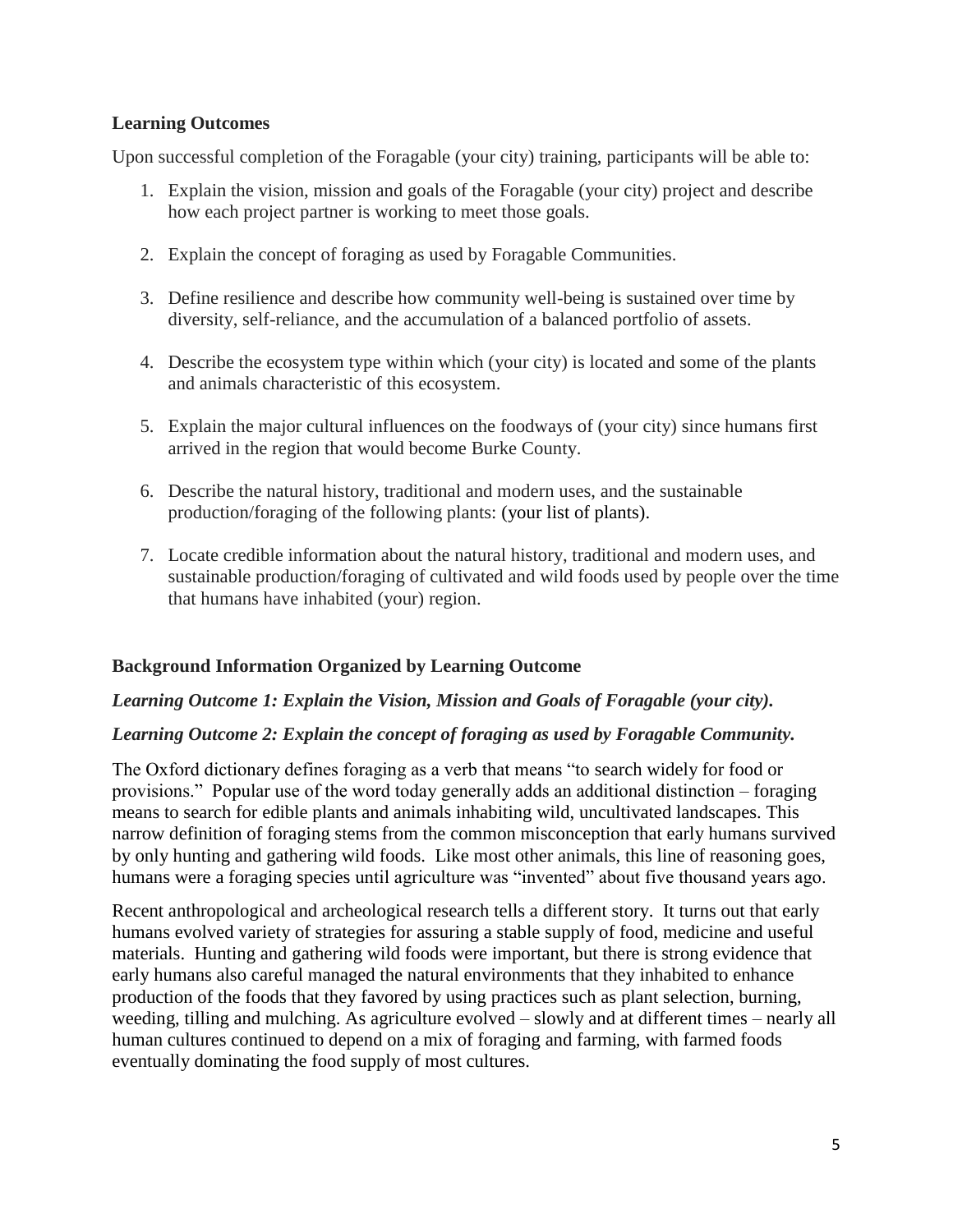Foragable communities takes this broad view of foraging, which can take place in a diversity of environments ranging from unmanaged and managed wild lands, restored native ecosystems, food forests, to diversified farms and backyard gardens. The plants and animals the form the basis of a foragable food supply can be wild, naturalized, wild cultivated, introduced cultivated or any combination thereof.

The food species and the amount of human care involved are not important to the concept of foragable community. What is important is that foragable communities invest in and support the development of a regional landscape made up of healthy local wild and managed ecosystems at a range of scales that have the capacity to generate a wealthy and diversified portfolio of community assets.

#### *Sources*

Nature's Garden: A Guide to Identifying, Harvesting, and Preparing Edible Wild Plants, Samuel Thayer, Foragers Harvest Press, 2010

To Farm or Not to Farm, Ch. 10 in Guns, Germs and Steel: The Fates of Human Societies, Jared Diamond, Norton and Company 1999.

# *Learning Outcome 3: Define resilience and describe how community well-being is sustained over time by diversity, self-reliance and a balanced portfolio of assets.*

Everybody seems to be talking resilience these days — but what does it really mean? Can it be measured and managed? As weather-related disruptions become more frequent and intense, resilience has become a new goal of businesses, organizations and government. Resilience is generally understood as the ability to recover quickly or "bounce back" from a damaging disturbance or shock, but it actually refers to a broader group of community-based capabilities that support effective adaptation: the ability to respond, to recover, and to make changes in order to avoid or reduce damages from disturbances and shocks and take advantage of opportunities created by change. These three capabilities are called response capacity (ability to avoid damage), recovery capacity (the ability to recover swiftly or "bounce back") and transformation capacity (the ability to capture new opportunities or "bounce forward").

Resilience science has origins in a diverse set of disciplines: engineering, ecology, psychology, human health, business, and disaster management. Engineering concepts of resilience focus on the design of physical assets – technologies like pesticides and genetically-engineered crops, or built infrastructure like roads, buildings, greenhouses, and irrigation systems – so that they can tolerate a specific level of disturbance or stress. This type of resilience, called robustness, is particularly useful in situations when potential risks to the system are well-understood and can reliably predicted.

The resilience concepts developed in ecology, psychology, and disaster management are more relevant to understanding and managing community resilience, because these disciplines have developed methods to assess, monitor, and manage resilience as a dynamic quality of systems made up of a mix of living and built components, each with its own sensitivities that interact to create resilience that is characteristic of the whole system.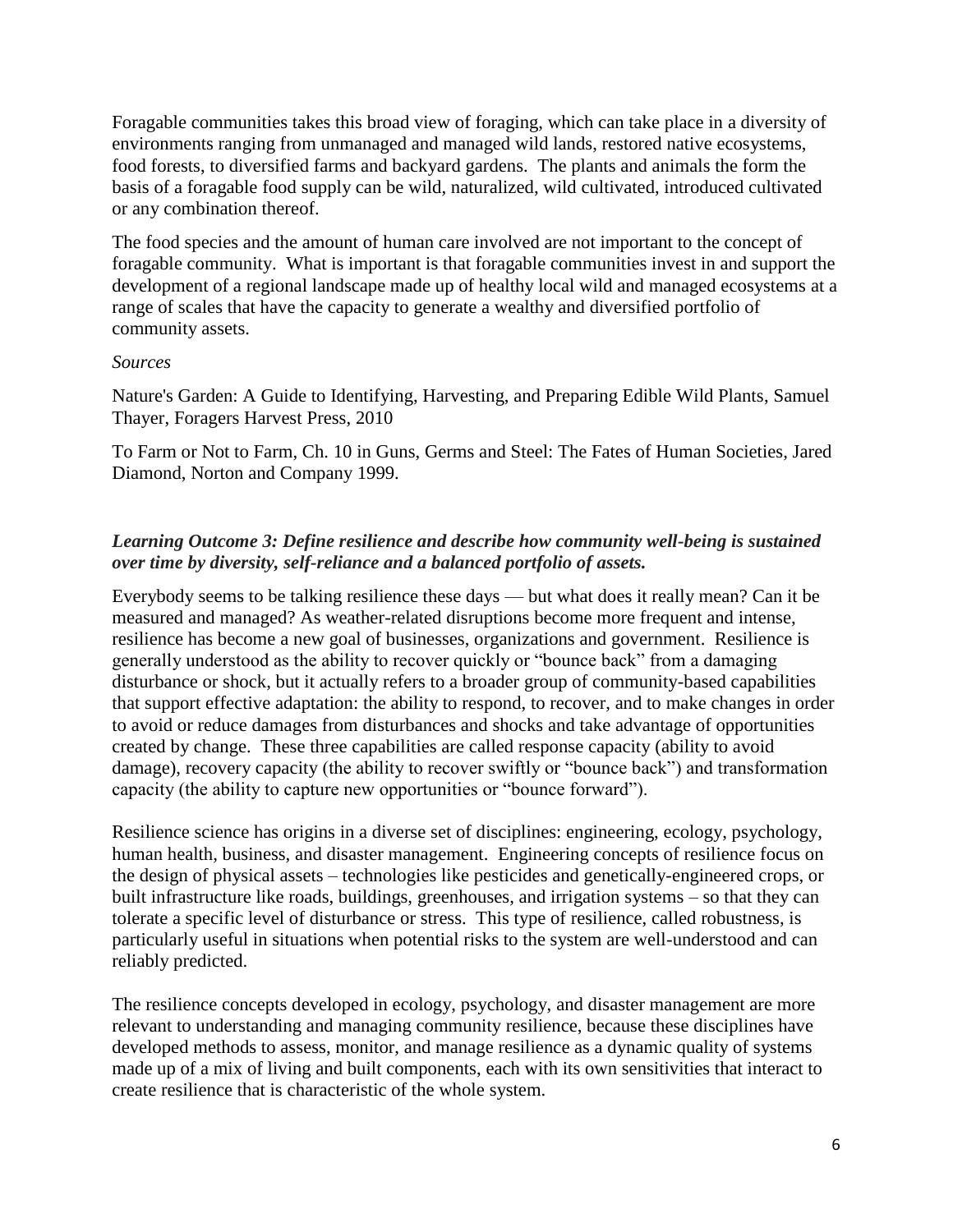Managing for community resilience aims to promote three key system behaviors: *response capacity* (ability to respond quickly and effectively to buffer disturbances so to avoid or reduce damage); *recovery capacity* (ability to quickly restore the system after damage); *transformation capacity* (ability change when the capacity to respond or recover is exceeded or changes that enhance community well-being are desired). These system behaviors are supported by three key qualities: diversity, self-reliance, and a balanced portfolio of capital assets.

## *Diversity*

*Diversity*—biological, social, and cultural—supports the capacity to adjust to changing conditions, disturbances, and shocks; to invent creative solutions to novel challenges; and to capitalize on new opportunities created by change. Two forms of diversity are particularly important to resilience: functional diversity and response diversity. Functional diversity describes the different kinds of services needed to maintain community well-being like food, water, energy, housing, transport and waste disposal. Most communities in developed nations have a high level of functional diversity – in other words, they have the capacity to provide a multitude of services to their community.

For some of these services, community members can choose between a number of different options that have different pros and cons depending on specific needs and existing conditions. For example, think about all the possible the transport options available to commuters in most mid-sized to large cities: walking, bicycle, private car, taxi or public transport by bus or train. Depending on existing conditions, which change over time, some of these options will support your commute better than others. Over short distances or during rush hour, walking or bicycling may be a good option, while at other times public transport may be your best bet. During a transport strike, private vehicle or a taxi may be your only option, but if fuel is unavailable because of a disruption in supply due to a pipeline failure or refinery shutdown, then you may need to fall back on the bicycle to get you where you need to go.

This ability to commute to your job no matter the conditions is an example of the response diversity of transport services You can probably think of other important community needs – food, fuel, power, water, banking, education, medical, and waste disposal just to name a few – that different in their response capacity. For example, many communities have very low functional and response diversity in their electrical power supply. Most have only one electrical power supplier who depends on a limited number of fuels (coal, oil, natural gas or uranium). Customers have few alternatives when the grid goes down, other than backup generator or battery power. High response diversity in critical services supports the capacity of a city to continue to function across a wide range of conditions.

# *Self Reliance*

*Self-reliance* refers the ability of a community to provide for critical community needs – such as food, water, energy, housing, and waste disposal – largely through local or regional suppliers. Self-reliant communities can and do enjoy the benefits of products and services provided through national and international suppliers, but these supplies are not crucial to community well-being. Communities that are not dependent on national and international suppliers for critical needs are less likely to experience disturbance or damage from events that happen in far away places.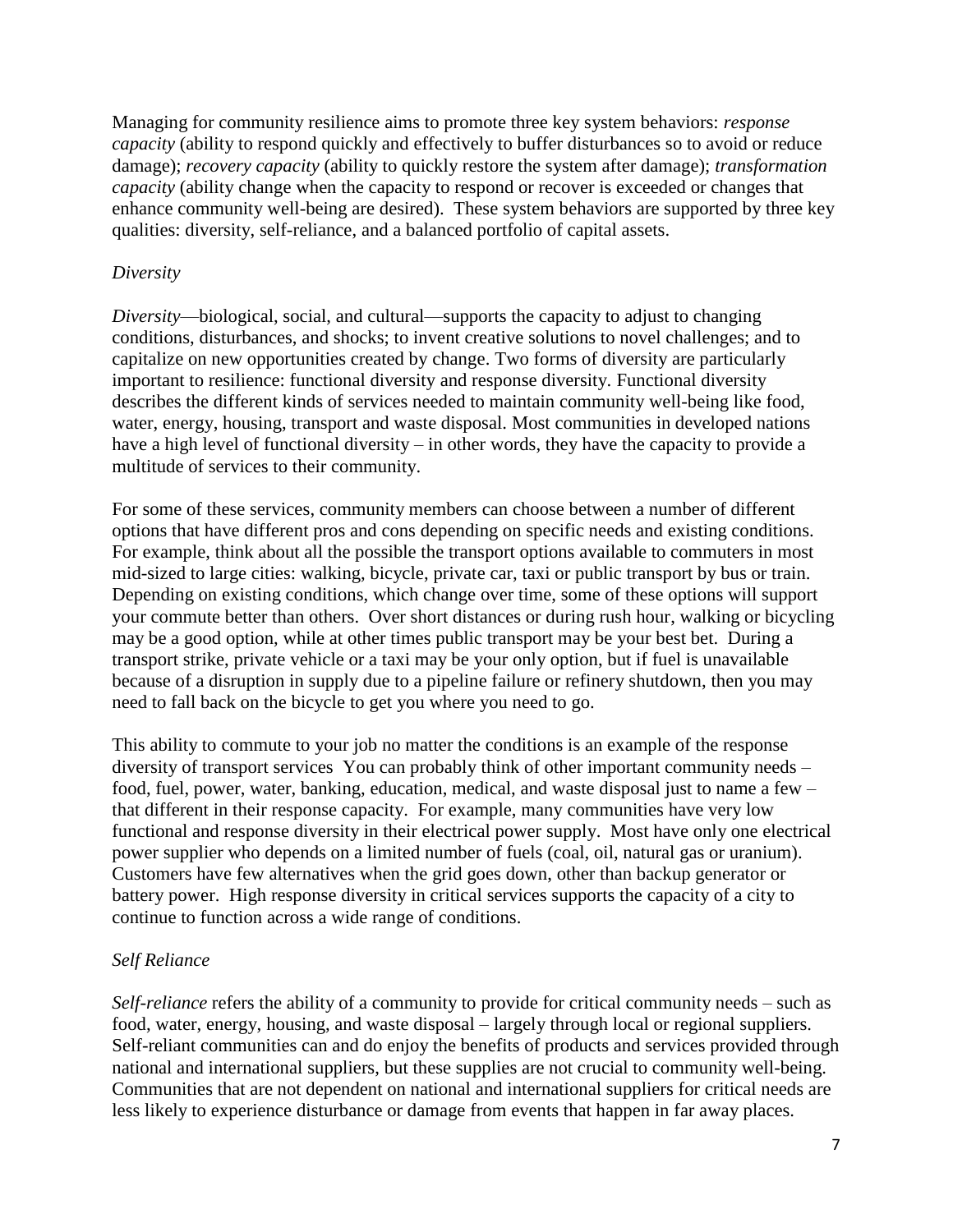Managing your community to promote regional self-reliance tends to restore healthy natural resources, enhance human capacity, invest in social assets and increase regional financial flows.

In contrast, a community that depends upon a few, large-scale, highly-connected global suppliers for critical services is vulnerable to disturbances that occur both near and far. This is because in highly networked systems, disturbances can be swiftly transmitted through the whole system. Like toppling over a row of dominos, failure of one supplier in a tightly connected system quickly threatens all connected in the system. Large-scale, highly-connected systems are uniquely vulnerable to spectacular, system-wide failures that cause local damage throughout the network. Recent examples of these kind of failures include the East Coast blackout of 2003, the global financial meltdown of 2008, and the late blight pandemic in the Eastern United States in 2009.

# *A Balanced Portfolio of High Quality Assets*

A *balanced portfolio of high-quality capital assets*—natural, human, social, financial, and physical—provides the diversity of resources communities need to respond and to quickly recover from disturbances and to put innovative ideas into action. Governing the community with a goal of accumulating diversified portfolio provides the resources for sustaining community well-being under variable and changing conditions.

A healthy natural resource base enhances the functional and response diversity under a wide range of environmental conditions and buffers disturbances or shocks coming from outside the system. High-quality human and social resources enhance the learning and creative problemsolving required for innovative responses to challenging conditions. Financial and physical resources provide access to the necessary funds, tools, equipment and technologies for effective response and recovery efforts and to put innovative solutions into action.

Holding an abundance of capital assets in reserve to enhance recovery from disturbance and shock is another feature of resilient communities. Recovery reserves can be natural (energy, water, food stores), human (experience/ease of managing change), social (community memory, disaster response skills, public assistance), financial (savings, access to financial resources) or physical (public shelters, communication technology, backup generators).

Resilience thinking offers a new community management strategy that is particularly useful in a changing conditions. It extends the principles of sustainability with the explicit recognition that all social and ecological systems exist in a state of continuous dynamic change. Applied to the design and management of communities, resilience thinking has the potential to enhance community resilience while furthering economic, social, and environmental sustainability goals.

Adapted from New Times, New Tools: Managing for Resilience, Chapter 9 in Resilient Agriculture: Cultivating Food Systems for a Changing Climate, Laura Lengnick, New Society Publishers 2015

*Learning Outcome 4: Describe the ecosystem type within which (your city) is located and some of the plants and animals characteristic of this ecosystem.*